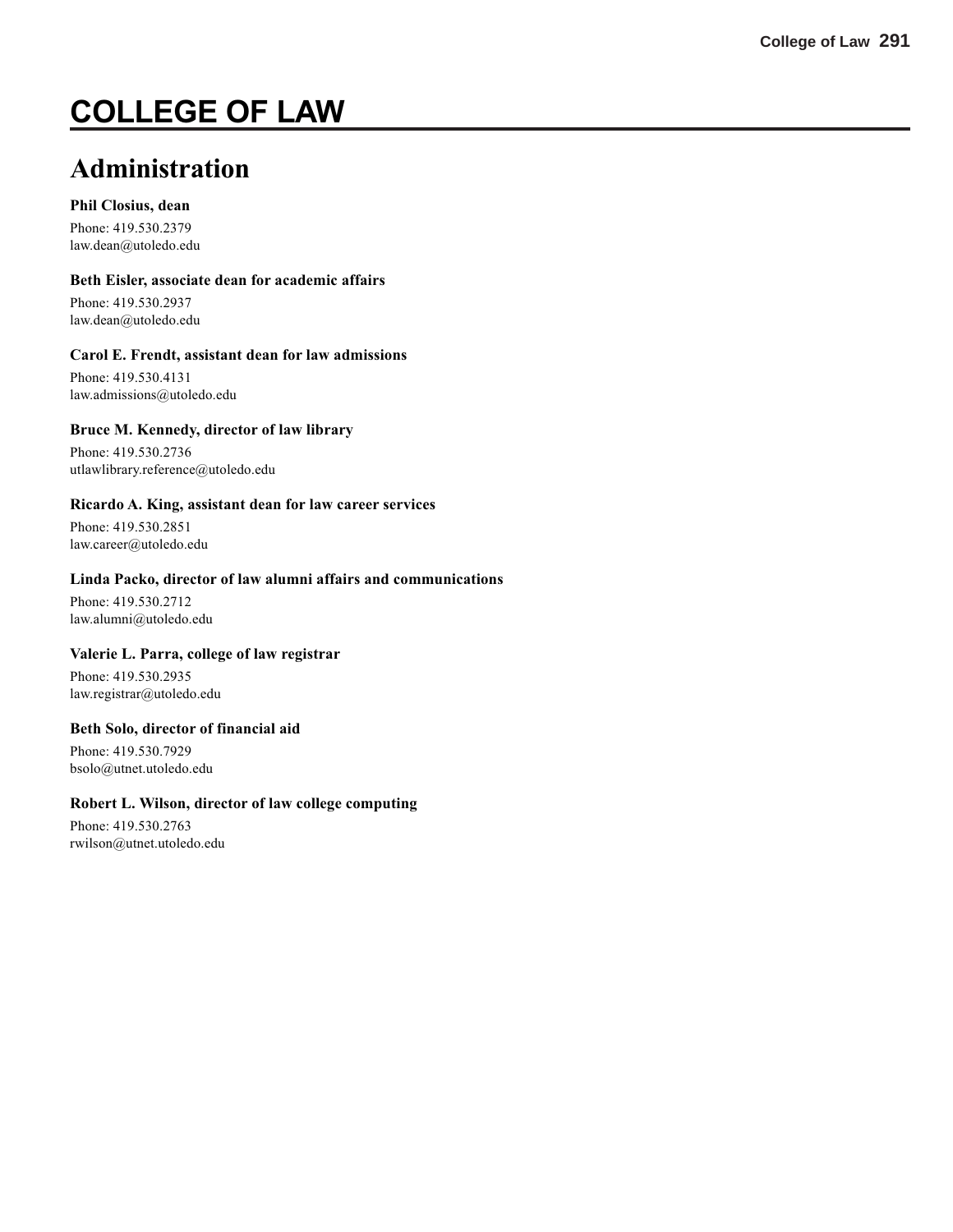# **COLLEGE OF LAW**

The College of Law is accredited by the American Bar Association and is a member of the Association of American Law Schools and the League of Ohio Law Schools.

As an urban law school, the college offers both a full-time (day) and a part-time (day or evening) program and an integrated summer session. The course of study leads to a juris doctor (J.D.) degree. Full-time students normally graduate at the end of the second semester of their third year, but through summer study may graduate as early as the end of the first semester of their third year. Part-time students normally graduate in four years, including summer study. Typically, part-time students attend classes in the evening; however, part-time students may attend classes during the day.

## **Academic Calendar**

Please refer to the University's Academic Calendar in the introductory pages of this catalog, or go to the College of Law's Web site, *www.utlaw.edu/infostudents/calendar.htm.*

## **Admission Policies and Procedures**

The College of Law admits an entering class only in the fall of each year. The college reserves the right to change at any time its entrance requirements and its rules respecting admission, continuance in the college, or graduation. The present entrance requirements are set forth below.

## **Prelegal Education**

Applicants for admission as candidates for the juris doctor degree, the joint juris doctor/master of business administration, joint juris doctor/ master of public administration, the joint juris doctor/master of science in engineering, must have received, or have completed all the requirements for, a bachelor's degree from an accredited college or university. The College of Law does not, however, require any particular prelaw curriculum. Generally, an educational background including the humanities, history, the social sciences, mathematics and language skills is important for the study of law. All students are urged in their undergraduate studies to take elective work in English composition or creative writing.

For additional information, see the current *The Official Guide to U.S. Law Schools,* published each year by the Law School Admission Council in cooperation with the American Bar Association and the Association of American Law Schools. The guide includes material on the law and lawyers, prelaw preparation, applying to law schools, and the study of law, together with individualized information on most American law schools. It may be obtained at college bookstores or ordered from Law School Admission Services, Box 2000, Newtown, PA 18940-0998, phone: (215) 968-1001, Web address: *www.LSAC.org.*

## **Selection of Students**

The College of Law admits students selectively. In general, the more highly qualified applicants are admitted first. About 125 students are admitted to the full-time program each year, while 35-40 are admitted to the part-time program. In choosing among applicants who may

reasonably be expected to study law successfully, the college considers factors that will ensure that the entering law school class will be widely representative of society.

The college considers all factors that bear upon the ability of an applicant to study law successfully. Undergraduate grades, LSAT scores, and letters of recommendation are important. The college also evaluates experience, accomplishments, graduate study, the LSAT "writing sample" and other factors relevant to the ability to study law successfully or to the college's policy of having a diverse student body.

The median LSAT for the entering class generally is in the 60-65th percentile. The median GPA is approximately 3.4 on a 4.0 scale. Typically these medians are substantially the same for the full-time and part-time programs.

#### **Application Procedures and Requirements**

Application forms and admissions information may be obtained from the Office of Admissions, College of Law, The University of Toledo, Toledo, OH 43606-3390, phone: 419.530.4131, e-mail: *law.admissions@utoledo.edu*, Web site: *www.utlaw.edu*.

The procedure for applying to the College of Law is as follows:

- 1. Complete and mail the application, with a non-refundable application fee of \$30, to the College of Law. The \$30 application fee will be waived if the application is made online at *www.utlaw.edu/admissions.*
- 2. Register with the Law Services for the Law School Admission Test (LSAT) and the Law School Data Assembly Service (LSDAS). Arrange to have transcripts sent to LSDAS from all colleges and universities attended. The LSAT must be taken within three years of the year the applicant proposes to enter the College of Law. The LSAT/ LSDAS Registration and Information Book may be obtained from Law Services, Box 2000, Newton, PA 18940-0998, phone: (215) 968- 1001, Web address: *www.LSAC.org*.
- 3. Have recommendation letters submitted to the College of Law. The College of Law strongly recommends the submission of two letters of recommendation. Preference is for letters from college professors who can attest to your ability to enter a competitive professional program. If you are not a recent graduate, recommendations may be from persons familiar with your employment record and achievements. Although you are not restricted to two letters, your file will be considered complete when two letters have been received.

Letters of recommendation may be submitted directly to the College of Law; the college, however, prefers that the letters be submitted through the LSAC letter of recommendation service that serves all member schools. This service is included in the LSDAS Registration subscription. To use this service, follow the directions for submitting letters outlined in the LSAT/LSDAS Registration and Information book.

The College of Law usually begins to make admission decisions in December of the preceding year. Applicants are encouraged to submit and complete their applications before July 1 of the year they propose to enter. Undergraduates are encouraged to apply in the fall of their senior year. Applicants filing after July 1 are encouraged to file but will usually be competing for a small number of remaining available spaces. In applying, persons are requested to indicate a preference for the full-time or the parttime program, but may also indicate a willingness to attend either.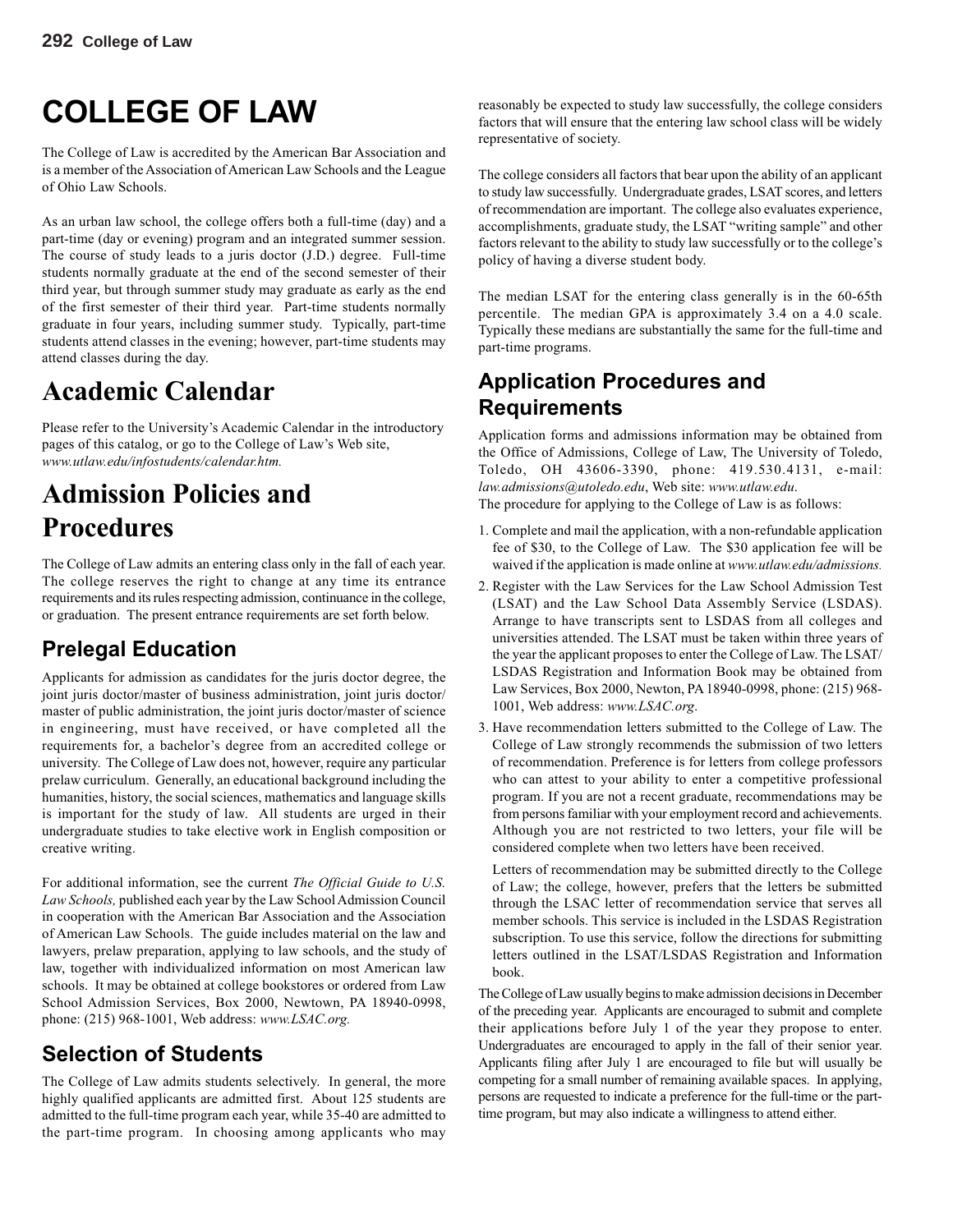#### **Acceptance Deposit**

Each applicant who is accepted for admission must pay a non-refundable deposit of \$75 in a manner and at such time as the dean of the college shall require. This fee is applied to instructional fees at fall semester registration.

### **Transfer Students**

A student in good standing at an ABA-approved law school may apply for admission to the College of Law. The amount of transfer credit recognized will be determined by the associate dean for academic affairs on an individual basis.

### **International Students**

An applicant whose prelegal work was taken in an institution located outside the United States may be admitted as a regular student after an evaluation of his or her record by an appropriate agency skilled in evaluating foreign institutions, provided that this record meets the substance of the requirements for regular students. Such an applicant will be admitted only after presenting adequate evidence to the college of his or her knowledge and usage of the English language. A person whose undergraduate work was taken outside the United States is reminded that the source of the degree may bear on eligibility to practice law in a particular state. Persons who are not American citizens are advised that the practices in various states may differ with regard to their eligibility to be examined for admission to the bar, regardless of where their undergraduate and law degrees were obtained.

#### **Special Students**

The college may admit persons whose professional activities would benefit from law study to take selected courses as special students. Credit earned by a special student is not accepted toward a degree in law. Any person wishing to be so admitted must file with the college an application for admission, a transcript of any college credit earned, and a written statement explaining how the study of particular law courses would be of benefit. Special students are subject to all requirements prescribed for regular students.

### **Members of the Bar**

Members of the bar may be admitted to the classes of the college upon an application showing evidence of their prelegal education, legal education and admission to the bar, providing they enroll without expectation of credit. If they desire credit, they must qualify in the usual manner as regular or special students.

## **Auditing of Courses**

Persons with a broad educational background, who have a special need for a limited acquaintance with an area of law, may be admitted to one or more classes in the college upon application with an accompanying statement of their situation and needs. Unless the applicant seeks admission as a regular or special student, status and privileges will be those of an auditor as defined by University rules and practices, and the student will receive no credit for attendance or work done pursuant to such enrollment.

## **Financial Information**

#### **Fees**

Information relating to fees and withdrawals/refunds is available in the"*Finance Information Brochure* published by the Office of Student **Accounts** 

### **Financial Aid Application Procedures and Requirements**

All applicants for financial aid must file a needs analysis form. The needs analysis form may be obtained from the Financial Aid Office, College of Law, The University of Toledo, Toledo, OH, 43606-3390, phone: 419.530.7929, e-mail: *bsolo@utnet.utoledo.edu*. To receive priority consideration for financial aid, you must be accepted for admission to The University of Toledo College of Law AND have all financial aid materials submitted to the Financial Aid Office between January 1 and April 1.

## **Academic Standards**

The grading system and graduation requirements in effect at the time this catalog was published are set forth below. The college reserves the right to change its grading system, graduation requirements, and course offerings. For up-to-date information, see the College of Law Academic Rules at *www.utlaw.edu/infostudents/academic rules.htm*.

### **Grading System**

The grading scale of the College of Law is as follows:

| <b>Letter Grade</b> | <b>Point Value</b> |
|---------------------|--------------------|
| A                   | 4                  |
| $B+$                | 3.5                |
| B                   | 3                  |
| $C+$                | 2.5                |
| $\mathcal{C}$       | $\overline{2}$     |
| $D+$                | 1.5                |
| D                   | 1                  |
| F                   | 0                  |
| <b>PR</b>           | 0                  |
| IW                  | 0                  |
| W                   |                    |

The grade of S (Satisfactory) conveys hours, but does not affect the grade point average (GPA). The grade of U (Unsatisfactory) does not convey hours and does not affect the GPA.

### **Repeating Courses**

A student who receives a grade of  $D<sup>+</sup>$ , D or F in a required course must repeat the course.

A student may repeat a class which is not required if the student received a D+, D or F in the course. In all other cases, no student shall be permitted to repeat any course in which a grade of A, B+, B, C+ or C was received without the approval of the Academic Policy Committee upon written request.

In the case of repetition of a course, both the original grade earned and the grade earned on repetition shall be reported on the transcript and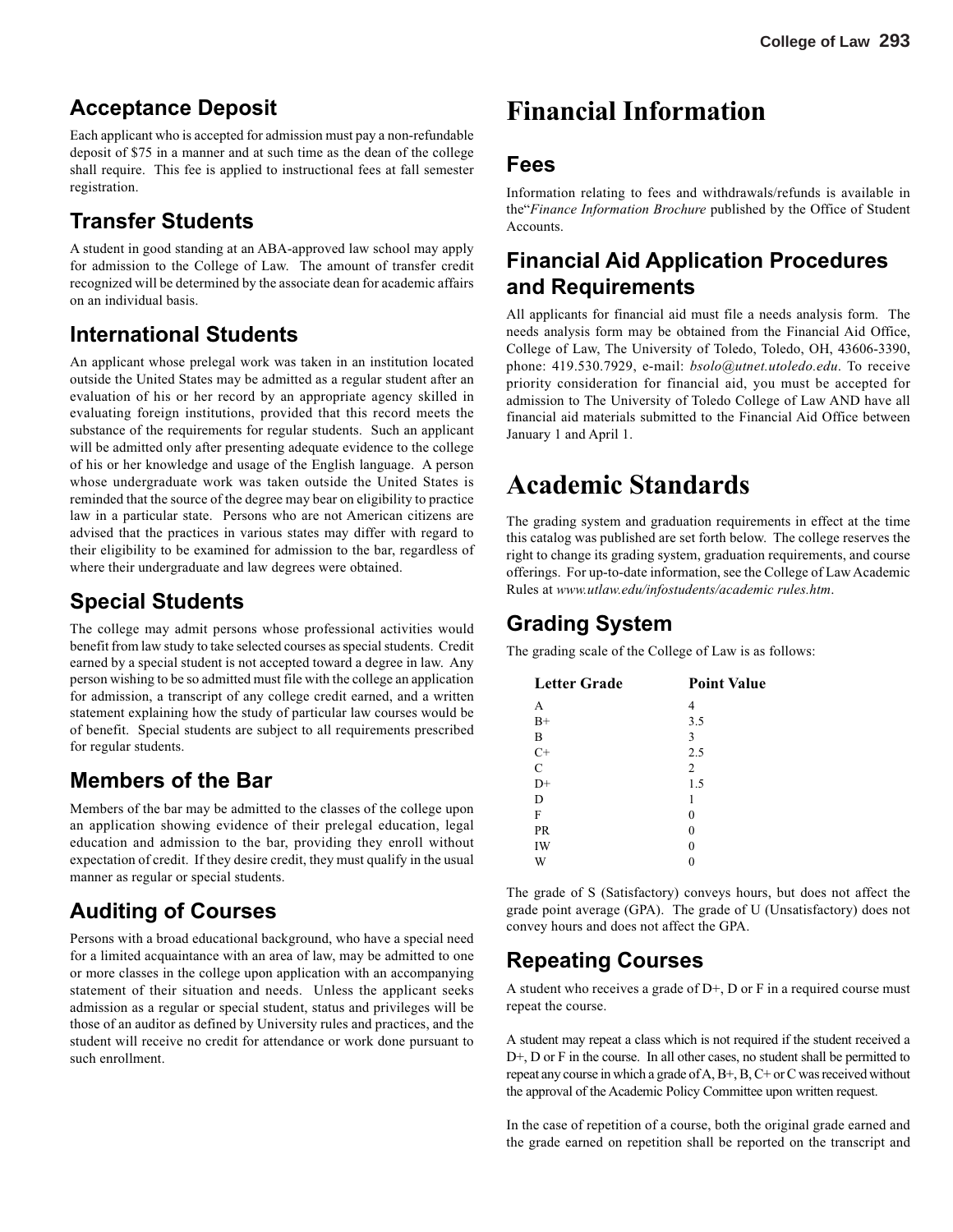computed into the cumulative average. In the case of repetition of a course in which the original grade was D+ or above, no additional credit toward graduation is earned by repeating the course.

### **Eligibility to Continue**

A full-time student who has a cumulative GPA of less than 2.0 at the end of the first term is academically deficient. Any student who at the end of any academic year fails to have a cumulative 2.0 GPA for all law work attempted is dismissed from the college.

A part-time student who has a cumulative GPA of less than 2.0 at the end of any term before the completion of the second year of the parttime program is academically deficient. Any such student who, at the end of the second year of the part-time program or at the end of any academic year thereafter, has a cumulative GPA of less than 2.0 for all law work undertaken is dismissed from the college.

Any student, full-time or part-time, who has been dismissed from the college for failure to meet the academic standards but who has been readmitted upon petition to the Academic Policy Committee, is placed on academic probation when readmitted.

### **Graduation Requirements**

#### **Eligibility for Degree**

To be eligible for a juris doctor degree, a student must have: (1) received course credit for 89 semester hours or their equivalent; (2) satisfactorily completed all required courses; (3) achieved a cumulative GPA of 2.0 or better on all course work attempted; and (4) satisfied the residence requirements listed below.

#### **Residence Requirements**

A student in the full-time program must satisfy all of the requirements for the degree within a period of five consecutive calendar years; a student in the part-time program must satisfy all of these requirements within six consecutive calendar years.

A student in the full-time program must spend at least six semesters, or the equivalent thereof, in the study of law as a resident student. A student in the part-time program must spend at least eight semesters, or the equivalent thereof, in the study of law as a resident student.

A student in the full-time program earns one semester of resident study credit for each semester in which he or she is enrolled in at least ten hours and passes at least nine hours of work. A student in the part-time program earns one semester of resident study credit for each semester in which he or she is enrolled and passes at least eight hours of work.

A student passing less than the specified minimum credit hours receives only proportionate resident credit.

#### **Juris Doctor Degree**

The juris doctor (J.D.) will be conferred on each student who meets the graduation requirements set forth above.

In recognition of superior scholarship, a juris doctor degree may be granted with special honors as follows:

|             | <i>Summa cum laude</i> - cumulative average of at least 3.9 |
|-------------|-------------------------------------------------------------|
|             | <i>Magna cum laude</i> - cumulative average of at least 3.6 |
| Cum laude - | cumulative average of at least 3.3                          |

### **Admission to the Bar**

A degree from The University of Toledo College of Law meets the legal education requirements of every state in the United States. Before enrolling in law school, however, the student should determine whether the state in which he or she intends to practice has special requirements for admission to the bar concerning prelegal training, domicile, filing notice of intent to practice before entering law school, certification of character and fitness, appointment of a preceptor, law school curriculum, etc. Students are responsible for ascertaining and meeting these requirements.

#### **Registration with the Supreme Court of Ohio and the Ohio Bar**

Students who intend to practice in Ohio should file a fully executed "Application to Register as a Candidate for Admission to the Practice of Law" with the Supreme Court of Ohio by November 15 of their second year. This questionnaire must be filed together with a non-refundable registration fee of \$50 to the Supreme Court of Ohio, and a nonrefundable fee of \$150 to the National Conference of Bar Examiners. Additional fees of \$150 and \$50 will be required if the registration is not filed by November 15 of their second year. Fees are subject to change.

A separate application must be filed with the Supreme Court of Ohio to sit for the Ohio bar examination. Application deadlines are November 1 for the February bar exam and April 1 for the July bar exam. There is a non-refundable fee of \$225 that is required with the application and a non-refundable fee of \$20 for the Multistate Performance Test. These fees are subject to change. Registration and application forms are available on-line at *www.sconet.state.oh.us/admissions/*.

## **Degree Requirements**

#### **Course Load**

The normal course load is regulated by the Academic Rules of the college relating to maximum and minimum course loads. A student in the fulltime program cannot take more than 16 or less than 10 hours in any semester without special permission. A student in the part-time program cannot take more than 10 or less than 8 hours in any semester without special permission. There is a maximum but no minimum course load requirement for students in either program during the summer term.

The College of Law permits its students in the full-time program to accelerate their work and to graduate in two and one-half years. In order to accelerate, a student in the full-time program must attend two summer terms, in which he or she completes successfully at least 6 hours. A student in the part-time program may graduate in four years including at least two summer terms.

#### **Full-Time Students**

All full-time students must take the Basic Required Courses in the following sequence in the Day Division: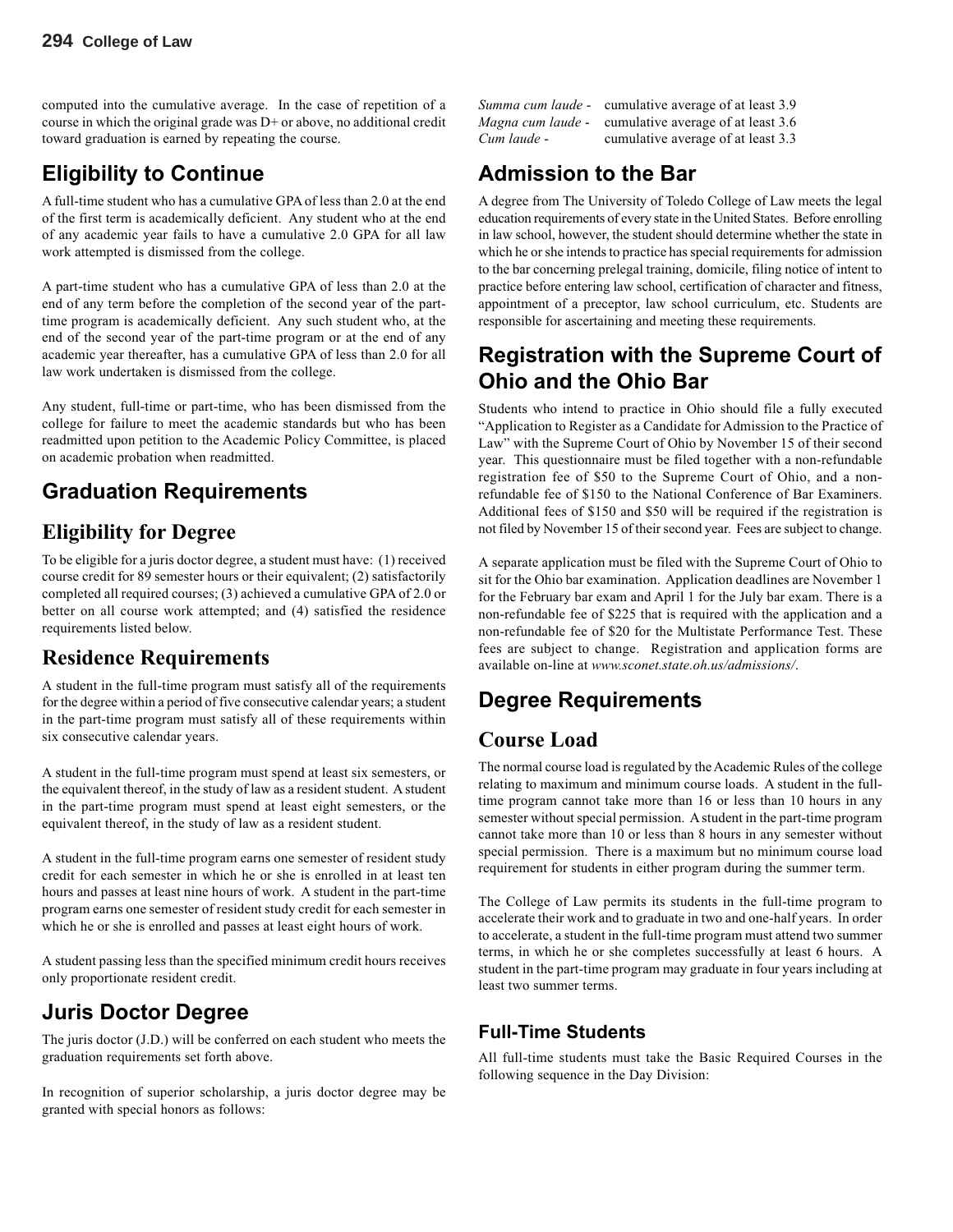#### **FIRST YEAR**

| <b>Fall Semester</b>    |   | <b>Spring Semester</b>  |   |
|-------------------------|---|-------------------------|---|
| Civil Procedure I       | 3 | Civil Procedure II      |   |
| Contracts I             | 3 | Contracts II            |   |
| Property I              | 3 | Property II             | 3 |
| <b>Torts</b>            | 4 | Constitutional Law I    |   |
| Legal Research, Writing |   | Criminal Law            |   |
| & Appellate Advocacy I  | 3 | Legal Research Writing  |   |
|                         |   | & Appellate Advocacy II |   |

#### **Part-Time Students**

All part-time students will complete the basic required courses by the end of the second semester of the second year.

In addition to the courses listed above, a student must successfully complete Constitutional Law II, Evidence, Legal Ethics and Professional Responsibility, and must satisfy the upper level writing requirement.

#### **Standard Program Courses**

The College of Law has designed a "standard program" of upper level courses that it strongly recommends to all students. These "standard program" courses, while not required, provide basic course material coverage in subject areas tested on most bar examinations. These upper level courses include:

| Administrative Law                | Federal Income Taxation                                   |
|-----------------------------------|-----------------------------------------------------------|
| <b>Business Associations</b>      | <b>Secured Transactions</b>                               |
| Commercial Paper                  | Trusts and Estates                                        |
| Criminal Procedure-Investigations | 2-4 credit hours in Practice Skills<br>and Clinic Courses |

#### **Advanced Courses**

Advanced courses are offered to second- and third-year full-time students and to part-time advanced students. An up-to-date listing of the College of Law's Advanced Courses can be found at *www.utlaw.edu/curriculum/ crsdescriptions.htm*. Each year several new or experimental courses are offered.

## **Joint Juris Doctor Programs**

#### **Joint J.D./M.B.A. Program**

The J.D./M.B.A. dual degree program offers a student who has been admitted to the College of Law and the College of Business M.B.A. Program the opportunity to complete requirements for both the J.D. and the M.B.A. degrees through a program of integrated curriculum in an accelerated period of study. The program is designed for full-time students who have an undergraduate degree in business administration or its equivalent. Students with a nonbusiness undergraduate degree will be required to complete up to ten prerequisite courses, depending upon the nature of the undergraduate degree.

The integrated program and curriculum leads to the awarding of two degrees. The juris doctor degree is awarded by the College of Law and the M.B.A. degree is awarded by the College of Business Administration. The College of Law and the College of Business Administration will be responsible for the administration of the dual degree program. The College of Law and the College of Business Administration shall coordinate and continue to monitor any changes in curriculum in the respective colleges that might lead to an adjustment of crossover credit courses within each college.

Students apply for the dual degree program using the College of Law standard application form. A check-off box will indicate a candidate's request for admission to the dual program. The LSAT will be accepted by the College of Business Administration in lieu of GMAT scores. A single application fee payable at the time of application will be charged for the dual program. A joint admissions committee consisting of admission committee members from both colleges will review those College of Law applications that request dual admission.

#### **Joint J.D./M.P.A. Program**

The Juris Doctor/Master of Public Administration Dual Degree Program (J.D./M.P.A. Program) offers graduate students the opportunity to earn two graduate degrees evidencing the completion of the curriculum for the juris doctor (J.D.) degree from the College of Law and the curriculum for the master of public administration (M.P.A.) from the College of Arts and Sciences, department of political science and public administration. The program is administered jointly by the College of Law and the department of political science and public administration. The program is designed for students who wish to be effective in administrative and regulatory positions in public and in private, nonprofit organizations.

Under the J.D./M.P.A. Program, up to 12 semester credit hours of approved graduate M.P.A. courses may be applied toward the completion of the total 89 credit hours required for the J.D. degree. The student must earn a grade of B (3.0) or better in an M.P.A. course for the course to be credited toward the J.D. degree.

To be admitted to the J.D./M.P.A. Program, a student must first be admitted to both the College of Law and the M.P.A. Program in the department of political science and public administration. The student must qualify for admission to each degree program, make separate application for admission to each program, and be admitted to each program in order to be eligible for the J.D./M.P.A. Program.

After admission to the College of Law and the M.P.A. Program in the department of political science and public administration, the student must be admitted to the J.D./M.P.A. Program by the Coordinating Committee.

#### **Joint J.D./M.S.E. Program**

Perhaps the fastest and most exciting area of the law involves the intersection of law and technology. Our economy is rapidly evolving to one based on information. An information-based economy is one based on intellectual property rights and the technology to deliver information.

The joint Juris Doctor/Master of Science in Engineering (J.D./M.S.E.) program permits students to develop the technical science based skills to practice law on the cutting edge of the new economy. Depending on the student's background, he or she may refresh their science background to prepare for a career involving application of the law to technology while others planning on a career in patent law, may find it necessary to take some additional course work to meet the science background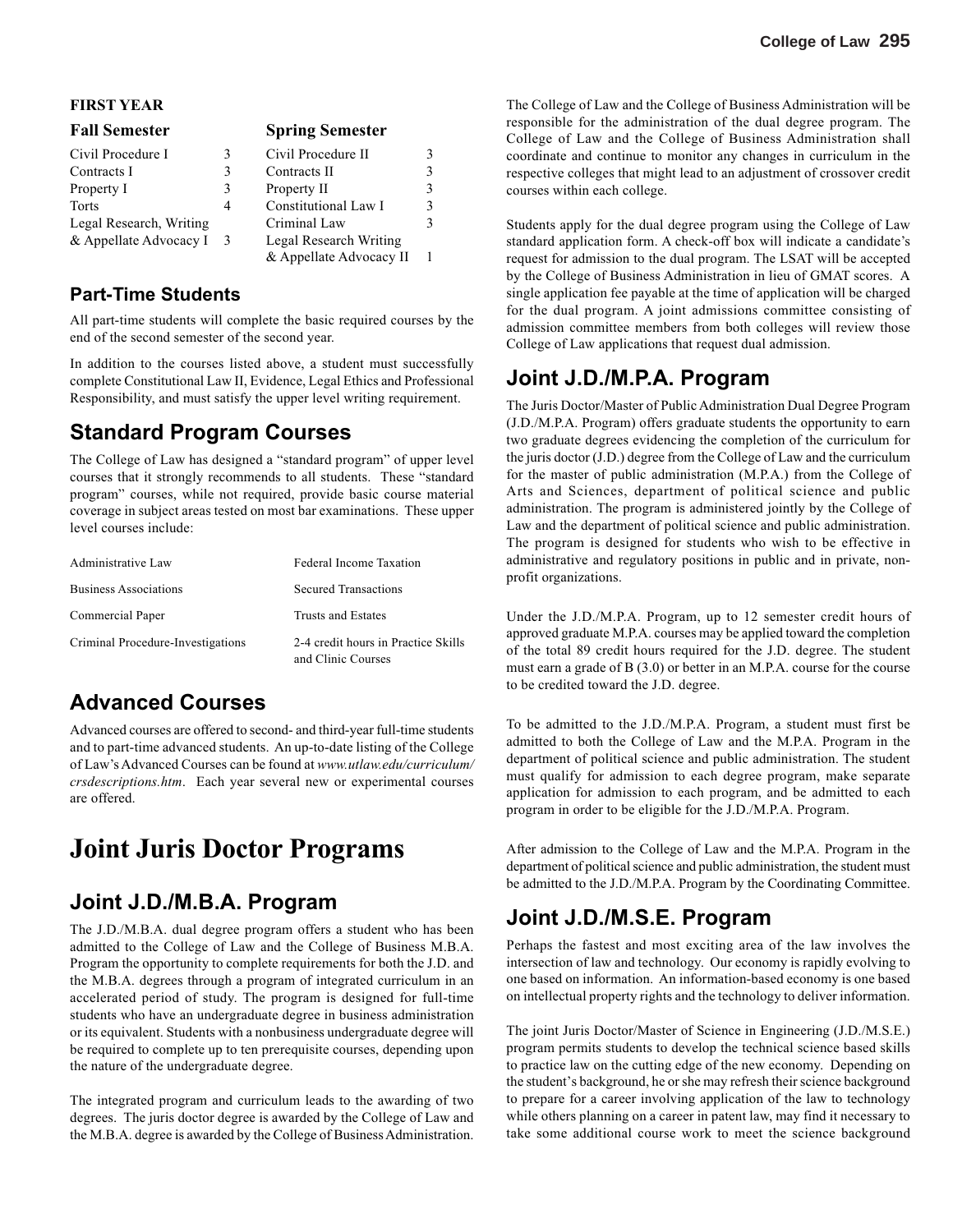required to sit for the Patent Bar. The College of Law and the College of Engineering work closely to create individualized programs that meet the unique needs of each student.

The J.D./M.S.E. dual degree program offers a student who has been admitted to the College of Law and the College of Engineering M.S.E. Program the opportunity to complete requirements for both the J.D. and the M.S.E. degrees through a program of integrated curriculum in an accelerated period of study. The program is designed for full-time students who have an undergraduate degree in engineering or its equivalent. Students with a non-engineering undergraduate degree will be required to complete all prerequisite courses required by the College of Engineering, depending upon the nature of the undergraduate degree.

The integrated program and curriculum leads to the awarding of two degrees. The juris doctor degree is awarded by the College of Law and the M.S.E. degree is awarded by the College of Engineering.

The College of Law requires the successful completion of 89 semester hours. The dual degree program would permit up to 12 semester hours of core courses done in the College of Engineering to be applied toward the satisfaction of the 89-hour requirement. The 12 hours of course work from the College of Engineering could be from the following departments: bioengineering; chemical and environmental; civil; electrical and computer science; and mechanical, industrial and manufacturing. Students in the joint program may apply up to 12 semester hours of non-first year course work from the College of Law towards meeting the M.S.E. degree requirements. The college offices will have further details.

## **Clinical Programs**

The College of Law offers a rich array of clinical opportunities for fulland part-time upper level students. The clinical programs place students in supervised settings to explore what it is like to be a practicing lawyer.

Each clinic provides individualized and small group instruction in legal institutions and the lawyering process, as well as practical, hands-on, real life experience in a carefully selected legal environment. The object of the clinical programs is to create a rigorous and dynamic educational experience where students "learn by doing."

### **Public Service Externship Clinic**

The goals of the Public Service Externship Clinic are (1) to develop students' abilities to learn from their experiences; (2) to educate students about professional responsibilities, and in particular their obligation to perform public service work as members of the legal profession; (3) to help students develop practical lawyering skills by structured supervision in real world situations and thereby teaching students to integrate the theory of law with the practice of law; and (4) to help students become aware of meaningful career and pro bono opportunities, particularly in public service and governmental settings. In addition to a mandatory classroom component, there is a field placement component in which students are assigned to various public service legal placements including state and federal judges, the United States Attorney's Office, the local office of the Ohio Attorney General, Counsel for Toledo City Council, legal services offices, the public defender, the ACLU and other public service attorneys and legal programs. Out-of-town placements are available during the summer term.

Students receive credit for the course. While compensation is not allowed, reimbursement for expenses is permitted. The course is graded on a passfail basis. During the fall and spring terms, students receive one hour of credit for every four hours of fieldwork per week, with a maximum of 4 credit hours awarded for the course. In the summer term students will receive one hour of credit for every 56 hours of fieldwork over the summer, with a maximum of 5 credit hours awarded for the course.

## **College of Law Legal Clinic**

The College of Law Legal Clinic is a one-semester, 4 credit hour course in which student interns provide direct legal representation, under the supervision of clinical faculty, to clients within the community who cannot afford to hire private legal counsel. The legal clinic combines a structured classroom curriculum with individualized instruction and collaborative learning opportunities to prepare interns to competently represent their clients, grapple with complex ethical issues, critically examine the law and the legal profession, and advance the social justice mission of the law school.

Current practice opportunities in the legal clinic include civil rights, housing, immigration and asylum, family law, social security disability, real estate, contracts, tort defense, elder law, nonprofit community work and sexual orientation law.

Student interns are responsible for all aspects of their clients' cases, including interviewing, counseling, research, discovery, negotiation, pleading and motion practice, alternative dispute resolution, court appearances, trial preparation and practice, and appeals.

#### **Dispute Resolution Clinic**

The Dispute Resolution Clinic is a one-semester, 4 credit hour course in which students serve as volunteer mediators in juvenile delinquency and unruly cases in the Lucas County Juvenile Court, the Wood County Juvenile Court, and the Henry and Defiance County Family Courts. Students also serve as volunteer mediators in the small claims division of the Toledo Municipal Court.

In preparation for their fieldwork, students are required to complete a two-day, 16 hour basic mediation training course which is offered the week prior to the start of each semester.

Students enrolled in the Dispute Resolution Clinic attend class for two hours per week and spend approximately eight hours per week conducting live mediations.

### **Prosecutor Clinic**

The Prosecutor Clinic is a one-semester, 6 or 4 credit hour course in which students experience the role of the government attorney in the criminal justice system. Students placed in prosecutor offices represent the state in actual criminal cases under the supervision of local prosecutors. In the six credit hour course, students spend two days per week in fieldwork. In the four credit hour offering, students spend a day and a half in fieldwork.

Students conduct real victim interviews, plea negotiations and participate in trials. Students are placed in prosecutor offices in Bowling Green, Maumee, Lucas County Juvenile and Criminal (Adult) courts, Napoleon, Oregon, Port Clinton and Toledo. Placements are also available in Monroe County and Wayne County, Michigan, for students interested in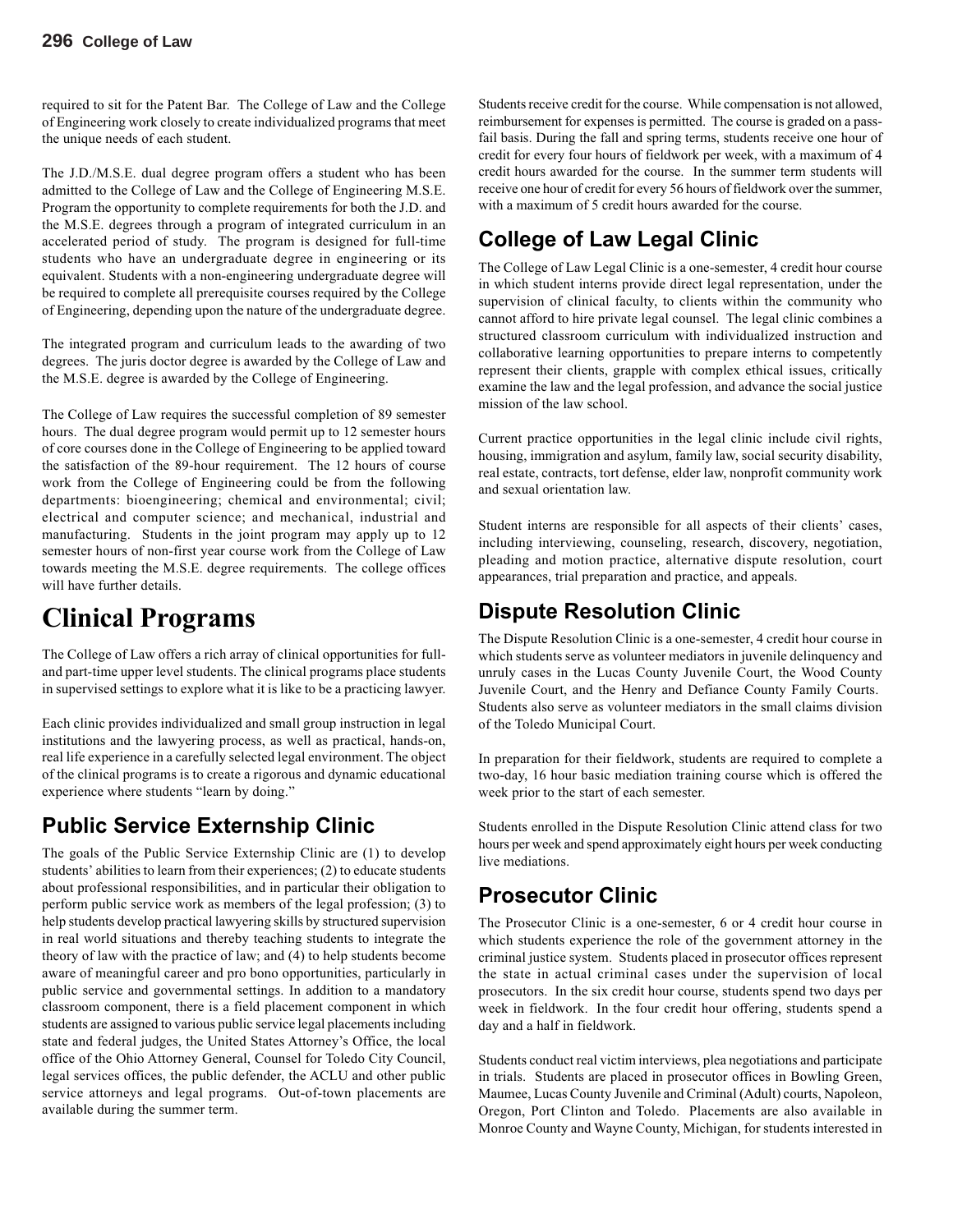Michigan practice. The office of United States Attorney for the Northern District of Ohio also participates.

The clinic also features weekly classes devoted to simulations and discussion of prosecutorial skills and values. Each student caps off the clinic by participating in a mock misdemeanor trial. Clinical instruction emphasizes the notion that the government lawyer should seek not merely to win but rather to do justice for the community, the victim and the defendant.

#### **Domestic Violence Clinic**

The Domestic Violence Clinic is a one semester, 4 credit hour course in which students assist in the real-life prosecution of domestic violence cases in the Toledo Municipal Court. Students work under the supervision of a dedicated domestic violence prosecutor and perform all of the traditional functions of a city prosecutor, including interviewing victims of domestic violence, gathering physical evidence of crimes, working with court advocates and law enforcement officers, making charging decisions, negotiating pleas and taking appropriate cases to trial. Readings, classroom lectures, simulations and videos complement live criminal practice work. Students are required to spend ten hours per week in the city prosecutor's office in addition to a two hour classroom session each week.

In order for students to appear in court on behalf of the city, they must have completed 59 semester hours and obtained a legal intern certificate. Students who have not completed 59 semester hours or obtained a legal intern certificate may enroll in the Domestic Violence Clinic with the instructor's permission.

## **Inns of Court**

The Professionalism Committee of the Toledo Bar Association, in affiliation with the College of Law, is chartered as an American Inns of Court chapter.

The Inn concept is modeled after the English apprenticeship system of barristers and students. Judges, trial lawyers, law professors, and law students meet to share experiences, offer lectures and educate each other on professionalism, ethical awareness, and advocacy. New student members are inducted each year from nominations within the chapter and College of Law.

## **Institutes**

An important function of many law schools is the conduct of centers for research and study. Their activities benefit the legal profession and the community at large as well as providing unique opportunities to students.

#### **The Legal Institute of the Great Lakes**

The Legal Institute of the Great Lakes is a research and education center affiliated with the College of Law. It supports research, special studies, conferences and publications on legal issues of particular importance to the Great Lakes region of the United States and Canada.

The Institute provides numerous opportunities for involvement of students at the College of Law. With student assistance, The Institute publishes LakeLinks, a regionally distributed newsletter, as well as a multi-disciplinary, peer-reviewed journal, The Toledo Journal of Great Lakes' Law, Science and Policy. Law students may enroll in courses taught by Institute faculty, serve as Research Fellows and produce the Journal. In pursuing these activities, College of Law faculty and students work with practicing attorneys, government officials, other academics, business representatives and individuals associated with non-profit institutions, including the Great Lakes Commission and the Ohio Lake Erie Commission.

#### **Cybersecurities Law Institute**

The Cybersecurities Law Institute focuses on the impact of Internet technology on securities and investment law. The Institute sponsors conferences, research, lectures, symposia and the development of courses and on-line resources. It also acts as a resource for the news media on developments in cybersecurities law and developments in combating online securities fraud. The Institute's Web site may be found at *law.utoledo.edu/cybersecurities*.

The Heuerman Fund for the Study of Investment Law and Regulation funded the Institute to create the Financial Regulators Gateway. This is the most complete Web site in existence furnishing information about securities, banking and insurance regulators, and providing access to financial laws and regulations, in the United States, each state, and well over 150 foreign jurisdictions. The Web site, part of the Law School's extensive Web presence, may be accessed at *law.utoledo.edu/ financialregulators/.*

In recent years, the College of Law has responded to technological developments in society by increasing its course offerings and research in relevant areas. The Cybersecurities Law Institute positions the college as one of the national leaders in scholarship and teaching on legal issues posed by the growing dominance of the Internet in the area of corporate and securities law.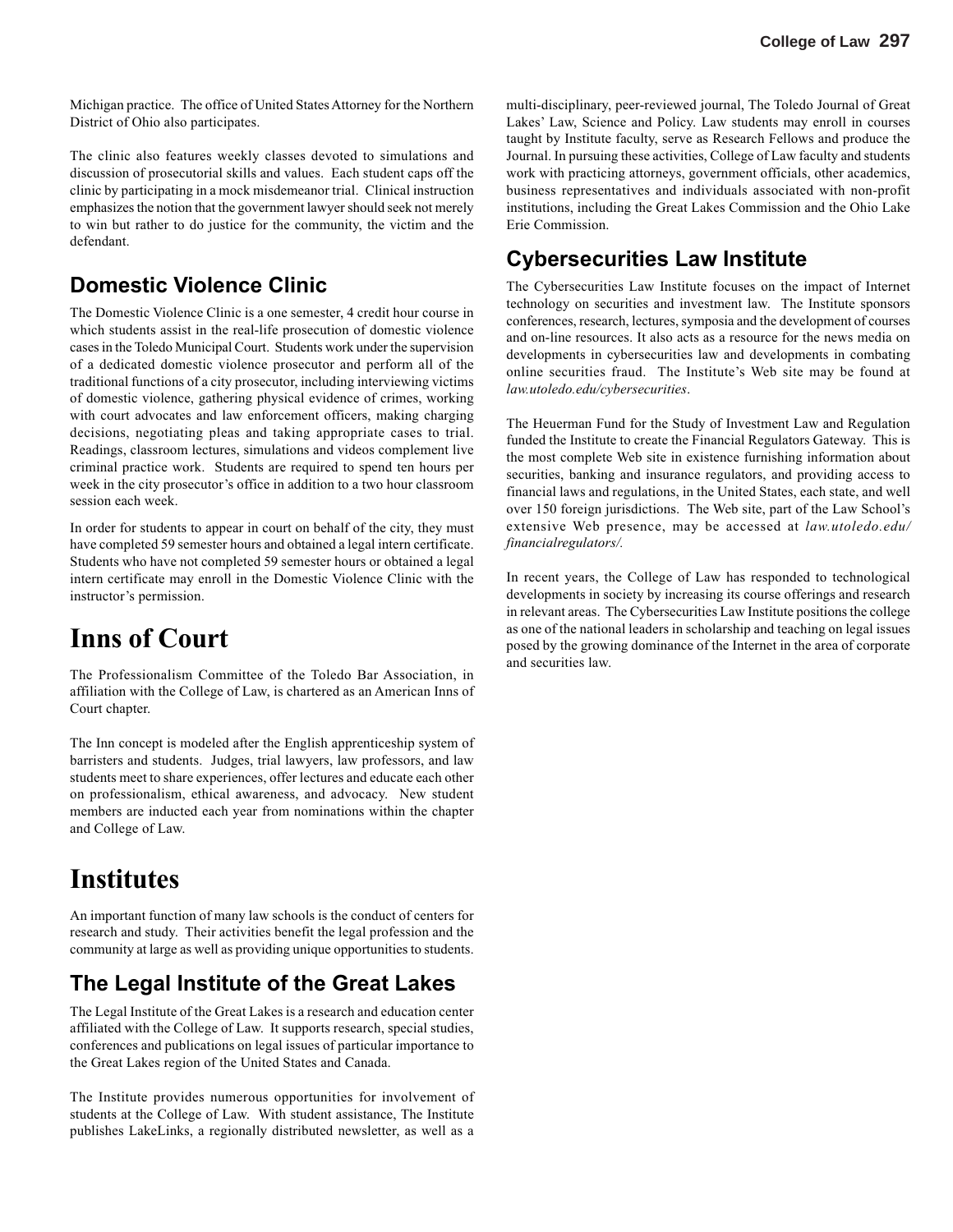## **College of Law Faculty**

**Terrell A. Allen,** 2000, instructor, legal research and writing B.A., B.S.W., University of Mississippi; M.S.W., Washington University, St. Louis; J.D., University of Michigan

**Roger W. Andersen**, 1979, Fornoff Professor of Law and Values B.A., Knox College; J.D., University of Iowa; LL.M., University of Illinois

**John A. Barrett**, 1995, associate professor B.A., Amherst College; J.D., Harvard University

**Rhoda L. Berkowitz**, 1974, professor A.B., Mount Holyoke College; LL.B., Yale University

**Joan R. Bullock**, 1991, professor B.A., Michigan State University; J.D., The University of Toledo; M.B.A., University of Michigan

**Bruce A. Campbell**, 1979, professor B.A., DePauw University; Ph.D., Michigan State University; J.D., University of Michigan

**Douglas K. Chapman**, 1980, professor B.S., Ohio State University; J.D., Ohio Northern University

**Phillip J. Closius**, 1979, professor and dean B.A., University of Notre Dame; J.D., Columbia University

**Gabrielle Davis**, 1996, instructor, clinical legal education B.A., Sienna Heights College; J.D., The University of Toledo

**Beth A. Eisler**, 1987, professor and associate dean A.B., J.D., George Washington University

**Maara Fink**, 1999, instructor, clinical legal education B.A., Clark University; J.D., The University of Toledo

**Howard M. Friedman**, 1970, Distinguished University Professor B.A., Ohio State University; J.D., Harvard University; LL.M., Georgetown University

**Llewellyn J. Gibbons**, 1998, associate professor B.A., State University of New York - New Paltz; J.D., Northeastern University; LL.M. [LE], Temple University; LL.M. [I.P.], Franklin Pierce

**Susan E. Gilmore**, 1994, instructor, legal research and writing B.B.A., M.B.A., J.D., The University of Toledo

**David A. Harris**, 1990, Balk Professor of Law and Values B.A., Northwestern University; J.D., Yale University; M.L. (Trial Advocacy), Georgetown University

**Robert J. Hopperton**, 1978, professor B.A., Baldwin-Wallace College; M.A., The University of Toledo; J.D., The Ohio State University

**Bruce M. Kennedy,** 1993, associate professor and director, LaValley Law Library A.B., University of Michigan; J.D., University of Minnesota; A.M.L.S., University of Michigan

**Robin M. Kennedy**, 1973, associate professor A.B., University of Notre Dame; J.D., Case Western Reserve University

**James M. Klein**, 1971, professor A.B., University of Michigan; J.D., Case Western Reserve University

**Susan R. Martyn**, 1980, Stoepler Professor of Law and Values B.A., St. Olaf College; J.D., Marquette University

**Frank S. Merritt**, 1977, professor B.A., Hiram College; J.D., Case Western Reserve University

**Deborah M. Mostaghel**, 1992, senior instructor, legal research and writing B.A., University of California-Berkeley; M.A., Shiraz University; J.D., University of Utah

**Lee A. Pizzimenti**, 1985, professor B.G.S., University of Michigan; J.D., Wayne State University

**Marilyn F. Preston**, 1995, instructor, legal research and writing B.A., Emory University; J.D., Hastings College of Law - San Francisco

**William M. Richman**, 1976, Distinguished University Professor B.A., University of Pennsylvania; J.D., University of Maryland

**Maureen Ryan**, 2002, associate professor B.S., Utah State University; J.D., University of Utah College of Law

**Robert S. Salem**, 1994, instructor, clinical legal education B.A., J.D., The University of Toledo

**Mark Squillace**, 2002, professor B.S., Michigan State University; J.D., University of Utah College of Law

**Joseph E. Slater**, 1999, associate professor B.A., Oberlin College; J.D., University of Michigan; Ph.D., Georgetown University

**Daniel J. Steinbock**, 1985, Anderson Professor of Law and Values B.A., J.D., Yale University

**James E. Tierney**, 1988, professor B.A., Rutgers University; J.D., LL.M., New York University

**Sandra K. Zellmer**, 1998, associate professor B.A., Morningside College; J.D., University of South Dakota; LL.M. George Washington University

**Rebecca E. Zietlow**, 1995, associate professor B.A., Bernard College of Columbia University; J.D., Yale Law School

#### **EMERITUS AND SUPERANNUATE FACULTY**

**Henry J. Bourguignon**, 1974, Distinguished University Professor Emeritus

A.B., M.A., Loyola University; Ph.D., J.D., University of Michigan

**Richard W. Edwards Jr.,** 1970, professor emeritus B.A., J.D., Cornell University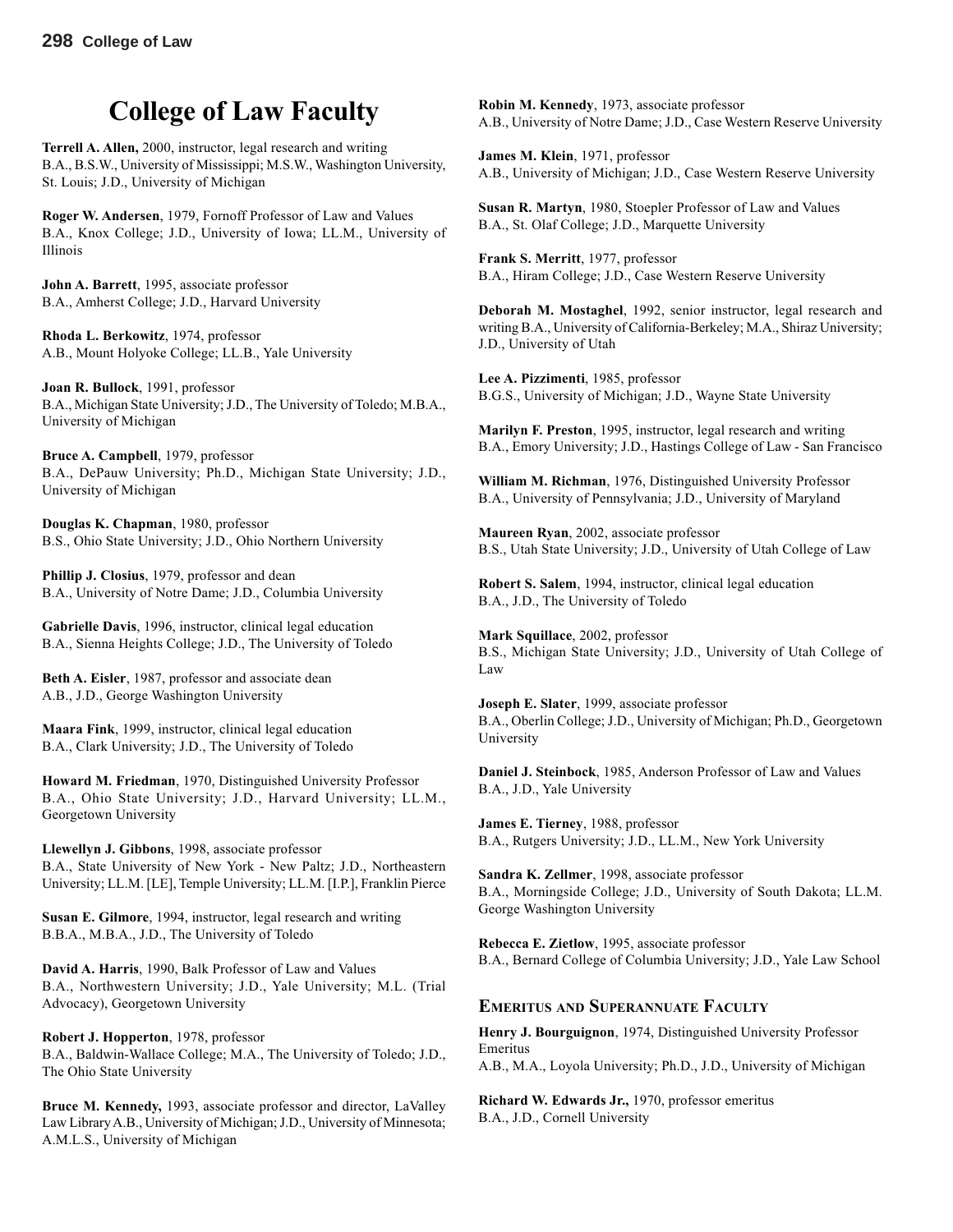**Michael G. Kadens**, 1976, professor emeritus A.B., University of Michigan; J.D., Stanford University

**Gerald P. Moran**, 1974, professor emeritus B.S., University of Scranton; J.D., Catholic University of America; LL.M., George Washington University

**Anthony A. Morano,** 1964, professor emeritus B.A., Amherst College; LL.B., Fordham University

**Albert T. Quick**, 1995, professor and dean emeritus B.A., University of Arizona; M.A., Central Michigan University; J.D., Wayne State University; LL.M., Tulane University

**Ronald D. Raitt**, 1966, professor emeritus B.S., J.D., University of Nebraska

**ASSOCIATED FACULTY**

**Robert B. Kirtland,** adjunct professor A.B., University of Western Ontario; A.M., Ph.D., University of Michigan